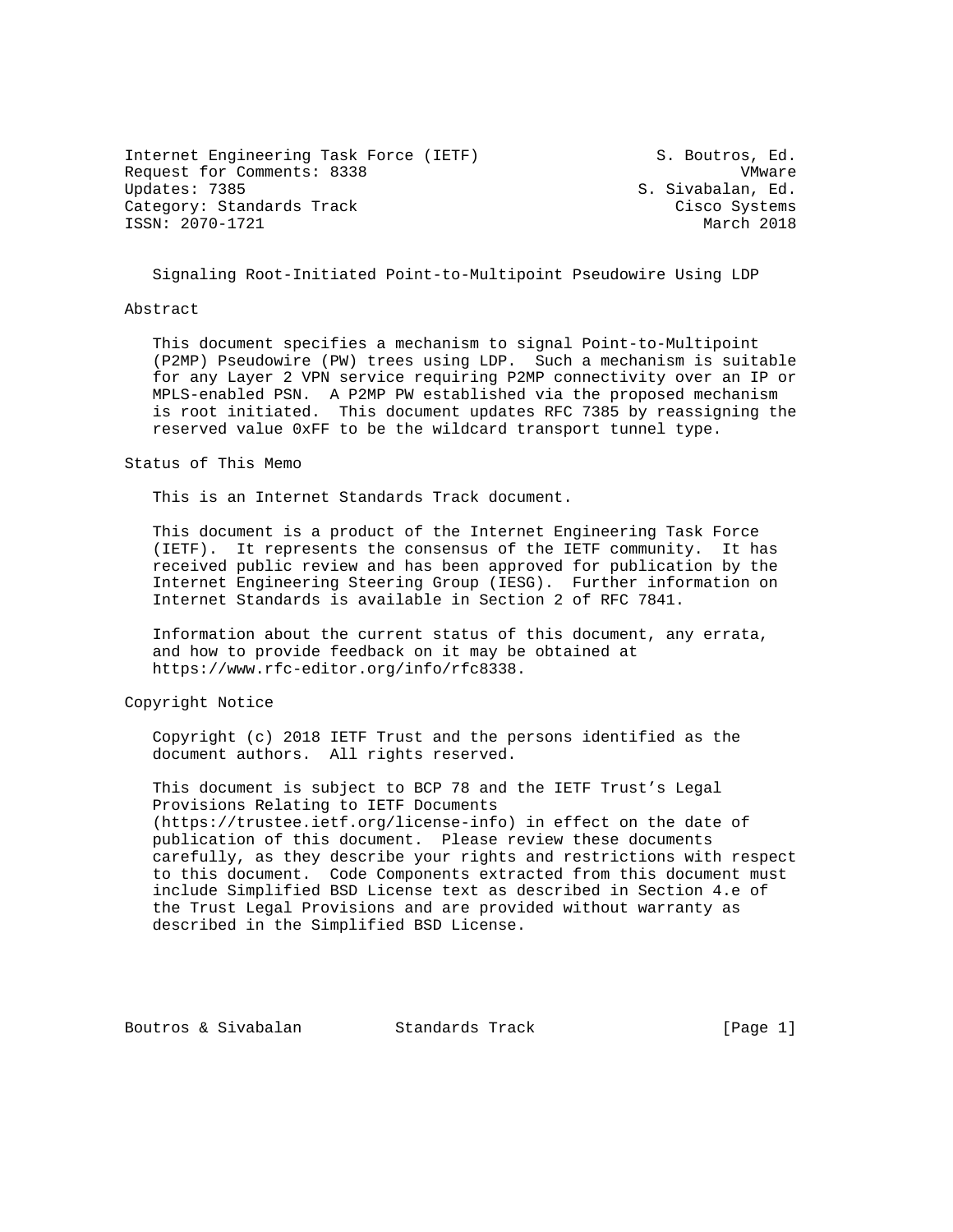| 8338<br>RFC |
|-------------|
|-------------|

# Table of Contents

| $1$ .                                                |  |  | $\mathcal{L}$  |
|------------------------------------------------------|--|--|----------------|
|                                                      |  |  | $\overline{4}$ |
| Requirements Language<br>2.1.                        |  |  | $\overline{4}$ |
| 2.2.                                                 |  |  | $\overline{4}$ |
|                                                      |  |  | 5              |
| 3.1. PW Ingress-to-Egress Incompatibility Issues     |  |  | 6              |
|                                                      |  |  | 6              |
| 3.2.1. P2MP PW Upstream FEC Element                  |  |  | 7              |
| 3.2.2. P2P PW Downstream FEC Element                 |  |  | 11             |
| Typed Wildcard FEC Format for a New FEC<br>3.3.      |  |  | 11             |
|                                                      |  |  | 12             |
|                                                      |  |  | 12             |
| 4.                                                   |  |  | 12             |
| 5.                                                   |  |  | 14             |
|                                                      |  |  | 14             |
| 7 <sub>1</sub>                                       |  |  | 14             |
| 7.1. FEC Type Name Space                             |  |  | 15             |
|                                                      |  |  | 15             |
| 7.3. mLDP Opaque Value Element TLV Type              |  |  | 15             |
| 7.4. Selective Tree Interface Parameter Sub-TLV Type |  |  | 15             |
| 7.5. Wildcard PMSI Tunnel Type                       |  |  | 15             |
|                                                      |  |  | 16             |
| Normative References<br>81                           |  |  | 16             |
| Informative References<br>8.2.                       |  |  | 17             |
|                                                      |  |  | 18             |
|                                                      |  |  |                |
|                                                      |  |  | 18             |
|                                                      |  |  | 20             |

## 1. Introduction

 A Point-to-Multipoint (P2MP) Pseudowire (PW) emulates the essential attributes of a unidirectional P2MP Telecommunications service such as P2MP ATM over PSN. A major difference between a Point-to-Point (P2P) PW outlined in [RFC3985] and a P2MP PW is that the former is intended for bidirectional service whereas the latter is intended for both unidirectional and, optionally, bidirectional service. Requirements for P2MP PWs are described in [RFC7338]. P2MP PWs can be constructed as either Single Segment Pseudowires (P2MP SS-PWs) or Multi-Segment Pseudowires (P2MP MS-PWs) as mentioned in [RFC7338]. P2MP MS-PW is outside the scope of this document. A reference model or a P2MP PW is depicted in Figure 1. A transport Label Switched Path (LSP) associated with a P2MP SS-PW SHOULD be a P2MP MPLS LSP (i.e., P2MP Traffic Engineering (TE) tunnel established via RSVP-TE [RFC4875] or P2MP LSP established via Multipoint LDP (mLDP) [RFC6388]) spanning from the Root PE (Provider Edge) to the Leaf

Boutros & Sivabalan Standards Track [Page 2]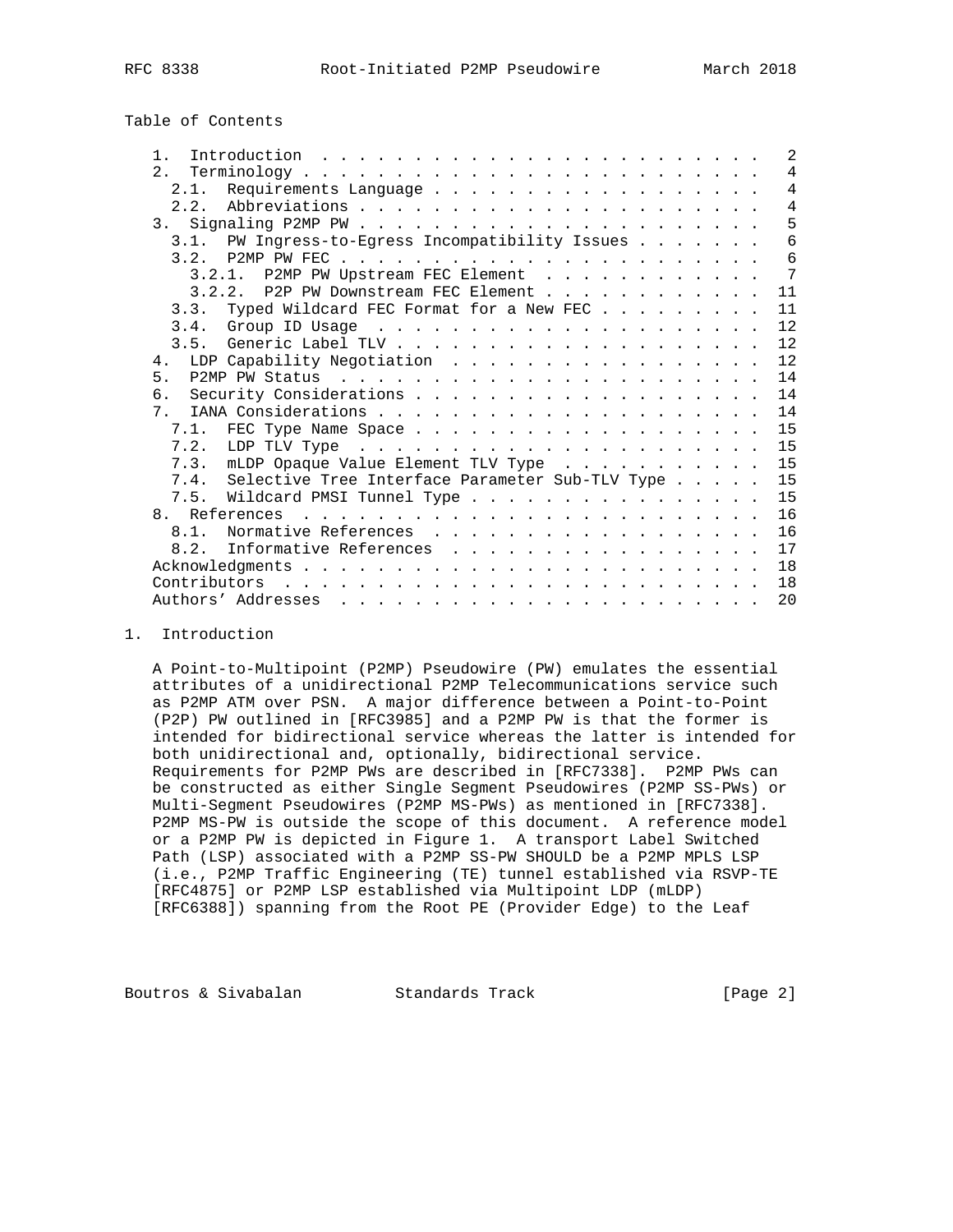PE(s) of the P2MP SS-PW tree. For example, in Figure 1, PW1 can be associated with a P2MP TE tunnel or P2MP LSP setup using mLDP originating from PE1 and terminating at PE2, PE3, and PE4.



Figure 1: P2MP PW

 Mechanisms for establishing a P2P SS-PW using LDP are described in [RFC8077]. This document specifies a method of signaling P2MP PW using LDP. In particular, this document defines a new Forwarding Equivalence Class (FEC), TLVs, parameters, and status codes to facilitate LDP signaling and maintaining P2MP PWs.

 As outlined in [RFC7338], even though the traffic flow from a Root PE (R-PE) to Leaf PE(s) (L-PEs) is P2MP in nature, it may be desirable for any L-PE to send unidirectional P2P traffic destined only to the R-PE. The proposed mechanism takes such an option into consideration.

 The P2MP PW requires an MPLS LSP to carry the PW traffic, and the MPLS packets carrying the PW upstream label will be encapsulated according to the methods described in [RFC5332].

Boutros & Sivabalan Standards Track (Page 3)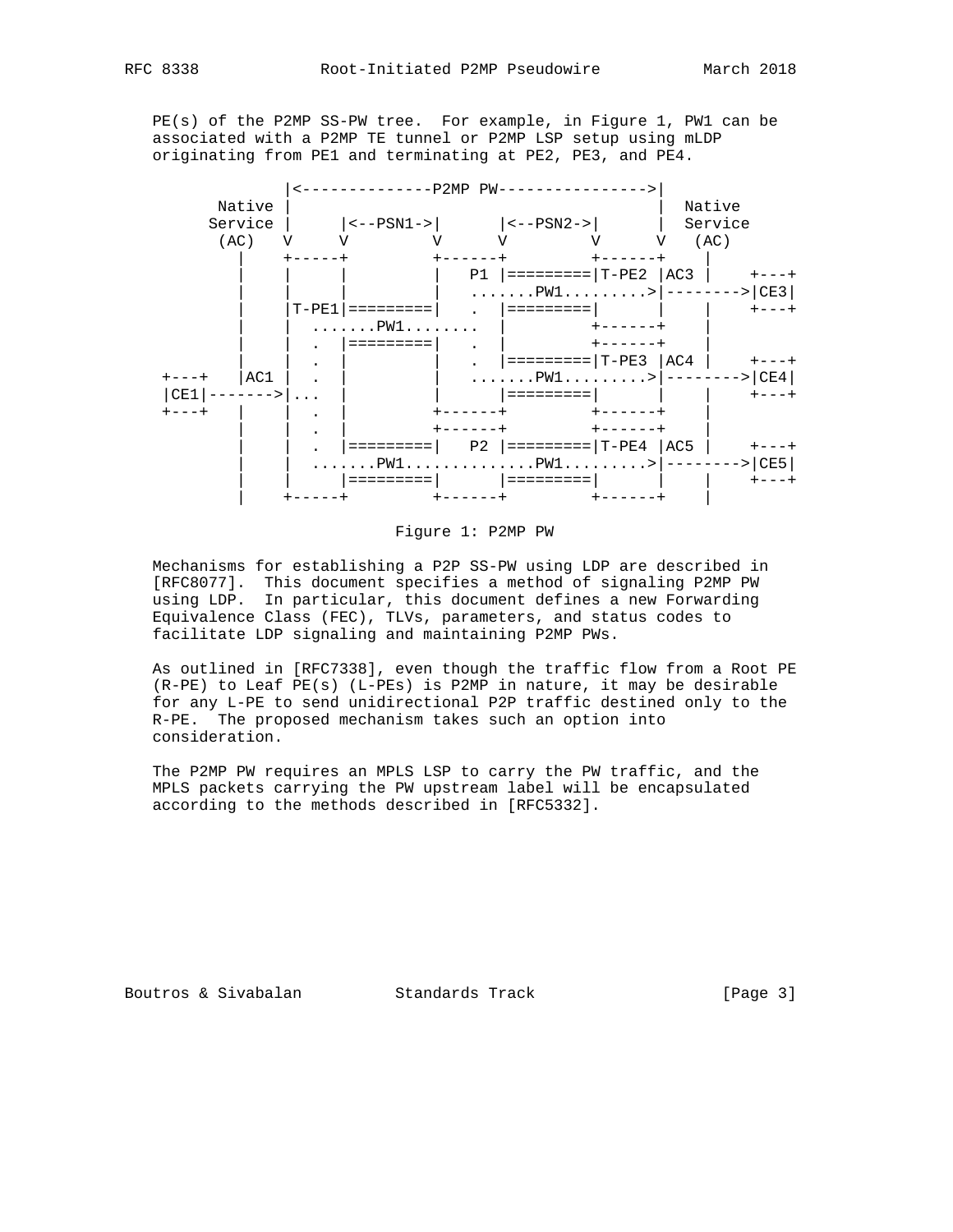## 2. Terminology

2.1. Requirements Language

 The key words "MUST", "MUST NOT", "REQUIRED", "SHALL", "SHALL NOT", "SHOULD", "SHOULD NOT", "RECOMMENDED", "NOT RECOMMENDED", "MAY", and "OPTIONAL" in this document are to be interpreted as described in BCP 14 [RFC2119] [RFC8174] when, and only when, they appear in all capitals, as shown here.

- 2.2. Abbreviations
	- AGI: Attachment Group Identifier
	- CE: Customer Edge
	- FEC: Forwarding Equivalence Class
	- L-PE: Leaf PE (egress PE)
	- LDP: Label Distribution Protocol
	- LSP: Label Switched Path
	- mLDP: Multipoint Label Distribution Protocol (for P2MP/MP2MP LSP)
	- MS-PW: Multi-Segment Pseudowire
	- P2MP: Point-to-Multipoint
	- P2P: Point-to-Point
	- PE: Provider Edge
	- PSN: Packet Switched Network
	- PW: Pseudowire
	- R-PE: Root PE (ingress PE, PE initiating P2MP PW setup)
	- S-PE: Switching Provider Edge (of MS-PW)
	- SS-PW: Single-Segment Pseudowire
	- TE: Traffic Engineering

Boutros & Sivabalan Standards Track (Page 4)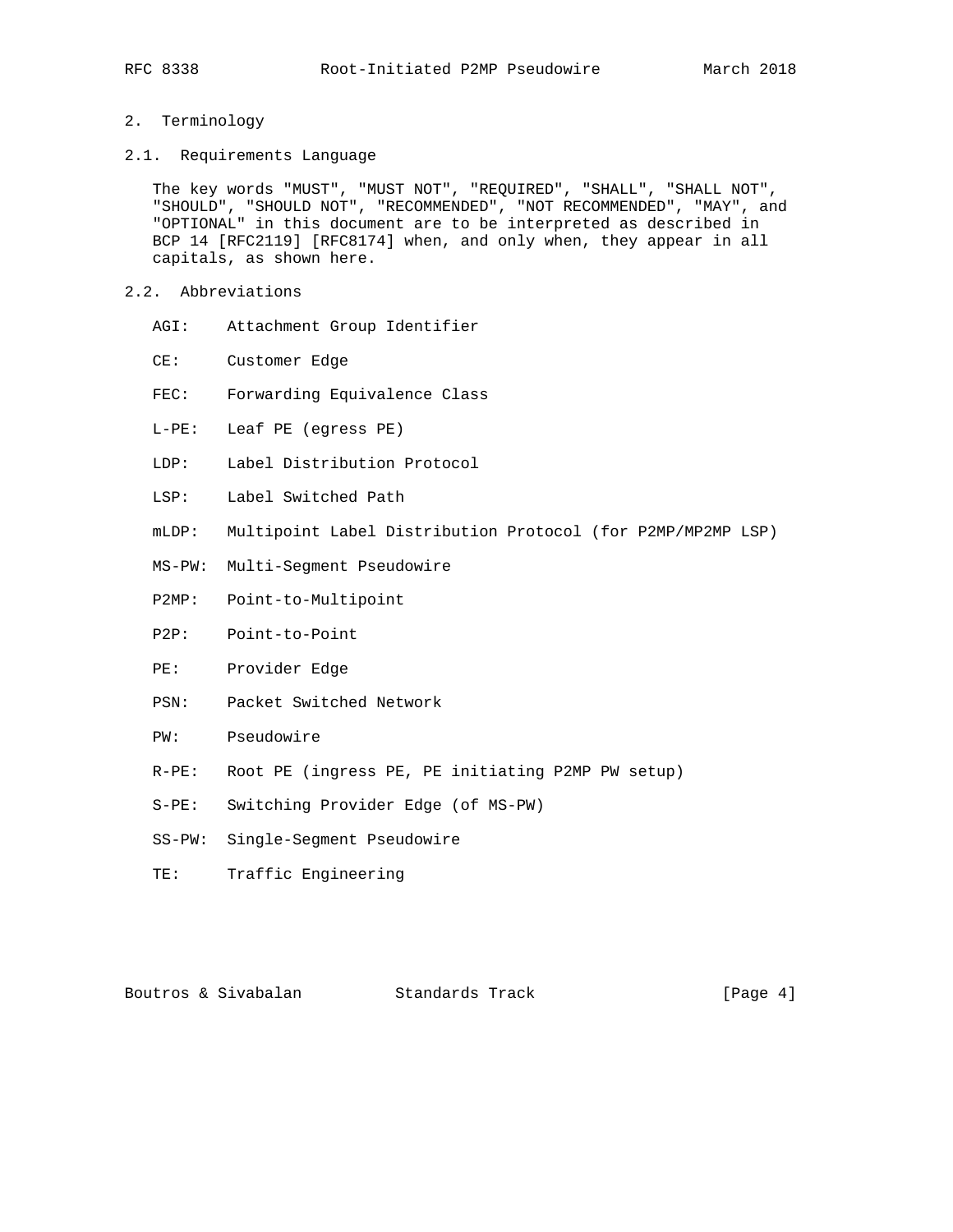### 3. Signaling P2MP PW

 In order to advertise labels as well as exchange PW-related LDP messages, PEs must establish LDP sessions among themselves. A PE discovers other PEs that are to be connected via P2MP PWs either via manual configuration or autodiscovery [RFC6074].

 An R-PE and each L-PE MUST be configured with the same FEC as defined in Section 3.2.

 P2MP PW requires that there be an active P2MP PSN LSP set up between an R-PE and L-PE(s). Note that the procedure to set up the P2MP PSN LSP is different depending on the signaling protocol used (RSVP-TE or mLDP).

 In the case of mLDP, a Leaf PE can decide to join the P2MP LSP at any time. In the case of RSVP-TE, the P2MP LSP is set up by the R-PE, generally at the initial service provisioning time. It should be noted that local policy can override any decision to join, add, or prune existing or new L-PEs from the tree. In any case, the PW setup can ignore these differences and simply assume that the P2MP PSN LSP is available when needed.

 P2MP PW signaling is initiated by the R-PE, which sends a separate P2MP PW LDP Label Mapping Message to each of the L-PE(s) belonging to that P2MP PW. This Label Mapping Message will contain the following:

- 1. A FEC TLV containing a P2MP PW Upstream FEC Element that includes a Transport LSP sub-TLV.
- 2. An Interface Parameters TLV, as described in [RFC8077].
- 3. A PW Group ID TLV, as described in [RFC8077].
- 4. A label TLV for the upstream-assigned label used by an R-PE for the traffic going from the R-PE to L-PE(s).

 The R-PE imposes the upstream-assigned PW label on the outbound packets sent over the P2MP PW; using this label, an L-PE identifies the inbound packets arriving over the P2MP PW.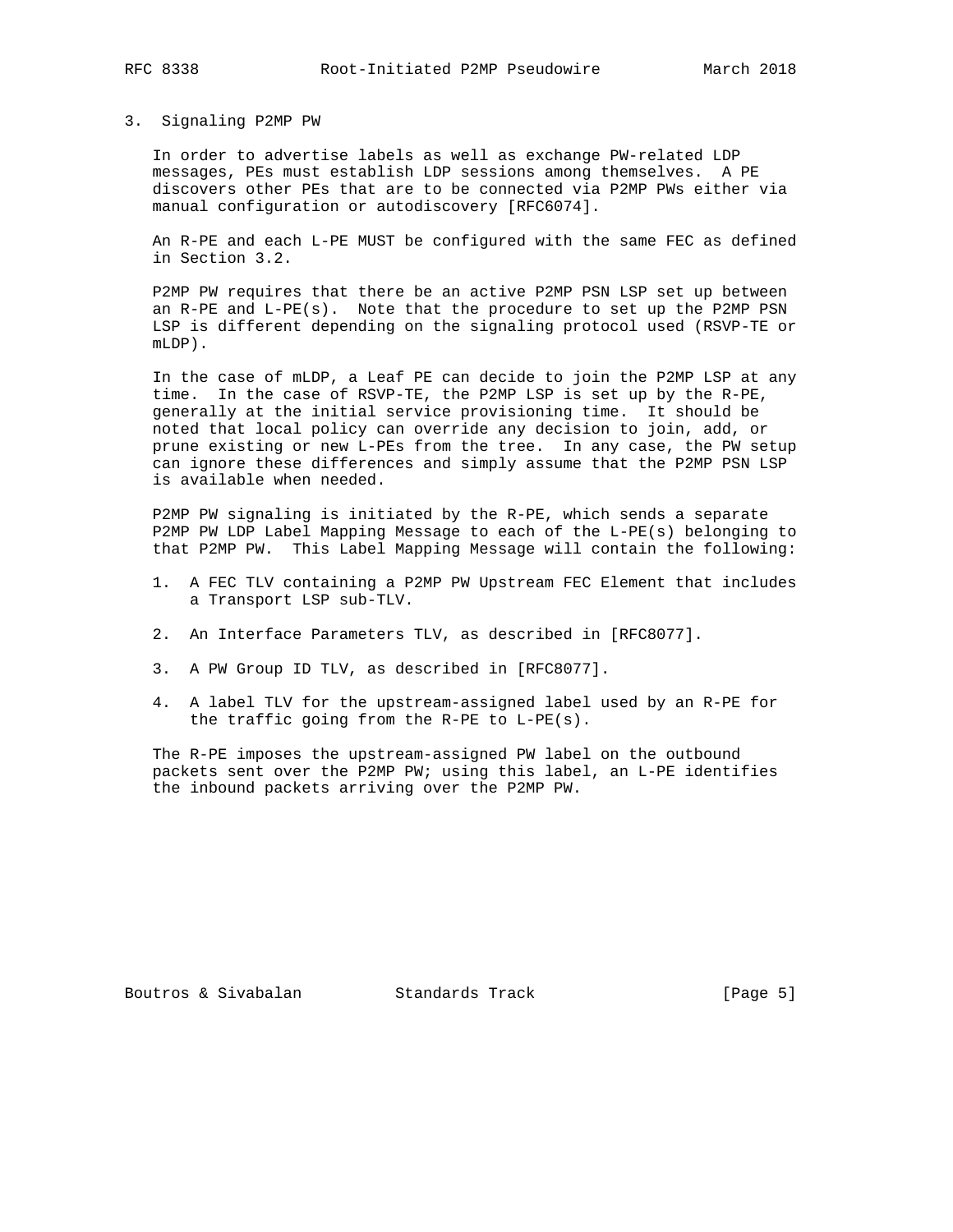Additionally, the R-PE MAY send Label Mapping Messages to one or more L-PEs to signal a unidirectional P2P PW(s). The L-PE(s) can use such a PW(s) to send traffic to the R-PE. This optional Label Mapping Message will contain the following:

- 1. A P2P PW Downstream FEC Element
- 2. A label TLV for the downstream-assigned label used by the corresponding L-PE to send traffic to the R-PE

 The LDP liberal label retention mode MUST be used; per requirements specified in [RFC5036], the Label Request message MUST also be supported.

 The upstream-assigned label is allocated according to the rules in [RFC5331].

 When an L-PE receives a PW Label Mapping Message, it MUST verify the associated P2MP PSN LSP is in place. If the associated P2MP PSN LSP is not in place and its type is LDP P2MP LSP, the L-PE MUST attempt to join the P2MP LSP associated with the P2MP PW. If the associated P2MP PSN LSP is not in place, and its type is RSVP-TE P2MP LSP, the L-PE SHOULD wait till the P2MP transport LSP is signaled. If an L-PE fails to join the P2MP PSN LSP, that L-PE MUST not enable the PW and MUST notify the user. In this case, a PW status message with status code of 0x00000008 (Local PSN-facing PW (ingress) Receive Fault) MUST also be sent to the R-PE.

3.1. PW Ingress-to-Egress Incompatibility Issues

 If an R-PE signals a PW with a PW Type, Control Word (CW) mode, or interface parameters that a particular L-PE cannot accept, then the L-PE MUST NOT enable the PW and should notify the user. In this case, a PW status message with status code of 0x00000001 (Pseudowire Not Forwarding) MUST also be sent to the R-PE.

 Note that this procedure does not apply if the L-PE was not provisioned with this particular P2MP PW. In this case, according to the LDP liberal label retention rules, no action is taken.

## 3.2. P2MP PW FEC

 [RFC8077] specifies two types of LDP FEC elements used to signal P2P PWs: "PWid FEC Element" and "Generalized PWid FEC Element". This document uses two FEC elements: "P2MP PW Upstream FEC Element" and "P2P PW Downstream FEC Element". These FEC elements are associated with a mandatory upstream-assigned label and an optional downstream assigned label, respectively.

Boutros & Sivabalan Standards Track [Page 6]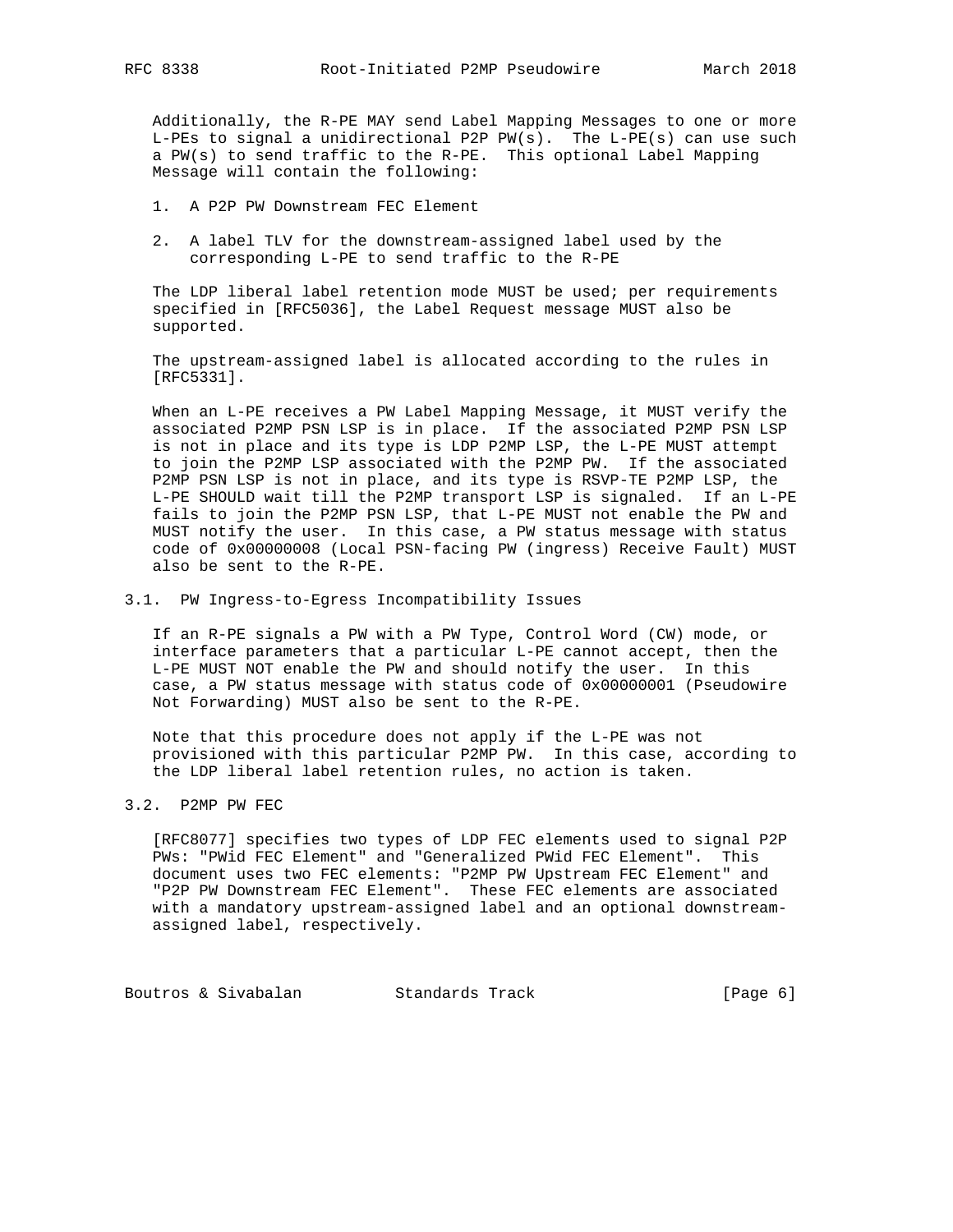3.2.1. P2MP PW Upstream FEC Element

 The FEC type for the P2MP PW Upstream FEC Element is encoded as follows:

 $0$  and  $1$  and  $2$  3 0 1 2 3 4 5 6 7 8 9 0 1 2 3 4 5 6 7 8 9 0 1 2 3 4 5 6 7 8 9 0 1 +-+-+-+-+-+-+-+-+-+-+-+-+-+-+-+-+-+-+-+-+-+-+-+-+-+-+-+-+-+-+-+-+  $|P2MP \nvert PW \nvert Up=0x82|C|$  PW Type  $|PW \nvert PW \nvert DQ$  +-+-+-+-+-+-+-+-+-+-+-+-+-+-+-+-+-+-+-+-+-+-+-+-+-+-+-+-+-+-+-+-+ AGI Type | AGI Length | AGI Value +-+-+-+-+-+-+-+-+-+-+-+-+-+-+-+-+-+-+-+-+-+-+-+-+-+-+-+-+-+-+-+-+ AGI Value (contd.) | | +-+-+-+-+-+-+-+-+-+-+-+-+-+-+-+-+-+-+-+-+-+-+-+-+-+-+-+-+-+-+-+-+ | AII Type | SAII Length | SAII Value +-+-+-+-+-+-+-+-+-+-+-+-+-+-+-+-+-+-+-+-+-+-+-+-+-+-+-+-+-+-+-+-+ SAII Value (contd.) | | +-+-+-+-+-+-+-+-+-+-+-+-+-+-+-+-+-+-+-+-+-+-+-+-+-+-+-+-+-+-+-+-+ |PMSI Tunnel Typ|PMSI TT Length | | +-+-+-+-+-+-+-+-+-+-+-+-+-+-+-+-+ + + + Transport LSP ID | | +-+-+-+-+-+-+-+-+-+-+-+-+-+-+-+-+-+-+-+-+-+-+-+-+-+-+-+-+-+-+-+-+ | | Optional Parameters ˜ ˜ +-+-+-+-+-+-+-+-+-+-+-+-+-+-+-+-+-+-+-+-+-+-+-+-+-+-+-+-+-+-+-+-+

Figure 2: P2MP PW Upstream FEC Element

\* P2MP PW Up:

8-bit representation for the P2MP PW Upstream FEC type.

\* C bit:

 A value of 1 or 0 indicating whether a control word is present or absent for the P2MP PW.

\* PW Type:

15-bit representation of PW Type as specified in [RFC8077].

Boutros & Sivabalan Standards Track [Page 7]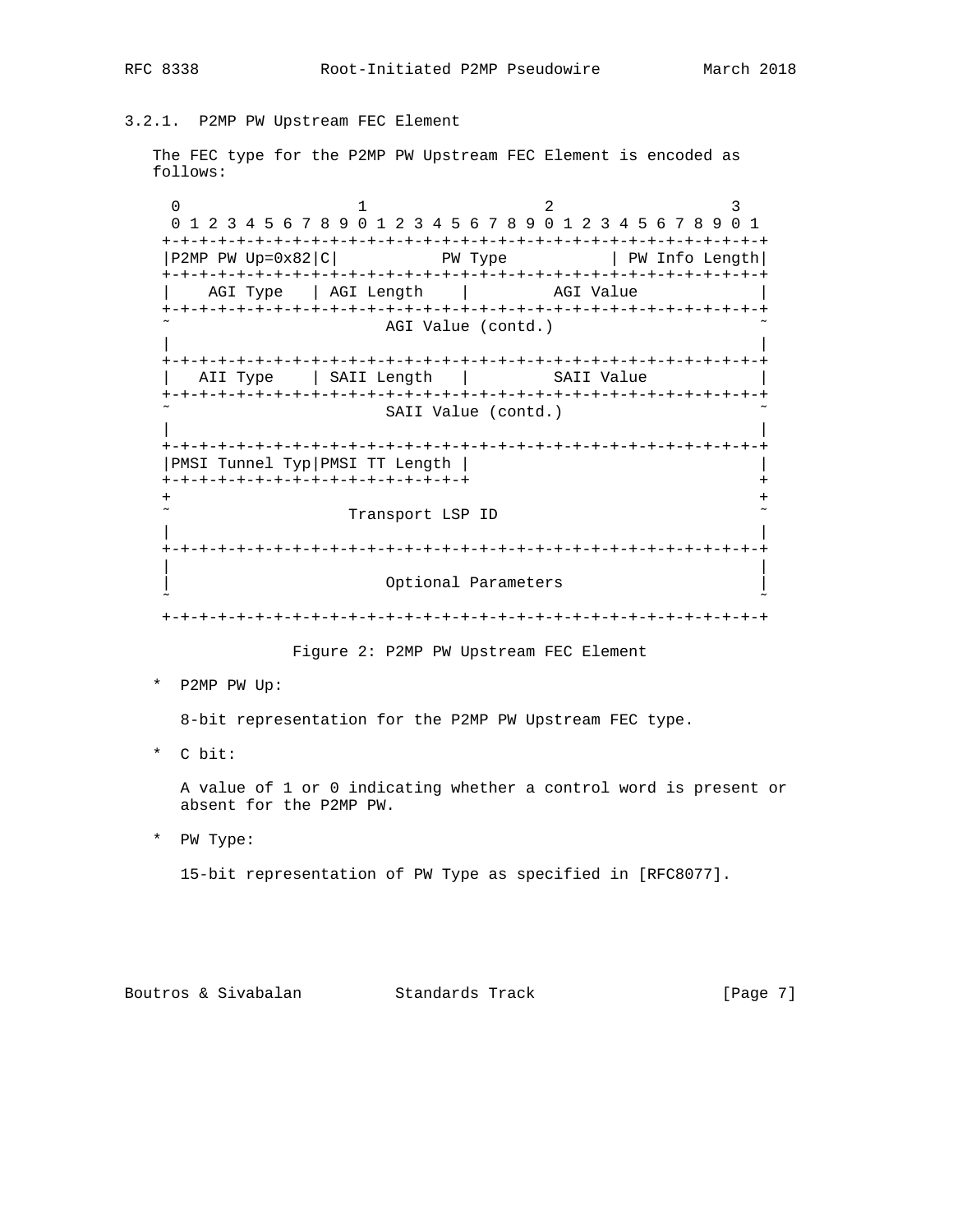## \* PW Info Length:

 Sum of the AGI Length, SAII Length, PMSI Tunnel Type Length, and Optional Parameters fields in octets. If this value is 0, then it references all PWs using the specified group ID. In this case, there are neither other FEC element fields (AGI Type, SAII Value, etc.) present, nor any interface parameters TLVs. Alternatively, typed wildcard FEC described in Section 2.3, can be used to achieve the same or to have better filtering.

\* AGI:

 An Attachment Group Identifier TLV can be used to uniquely identify a VPN or Virtual Private LAN Service (VPLS) instance associated with the P2MP PW. This has the same format as the Generalized PWid FEC Element [RFC8077].

\* SAII Value:

 A Source Attachment Individual Identifier is used to identify the root of the P2MP PW. The root is represented using AII Type 2 format specified in [RFC5003]. Note that the SAII can be omitted by simply setting the length and type to zero.

 The P2MP PW is identified by the Source Attachment Identifier (SAI). If the AGI is non-null, the SAI is the combination of the SAII and the AGI, if the AGI is null, the SAI is the SAII.

\* PMSI Tunnel Info:

 The PMSI Tunnel Info is the combination of the PMSI Tunnel Type, PMSI Tunnel Type Length (shown in the figure as PMSI TT Length), and Transport LSP ID fields.

 A P2MP PW MUST be associated with a transport LSP, which can be established using RSVP-TE or mLDP.

\* PMSI Tunnel Type:

The PMSI Tunnel Type is defined in [RFC6514].

 When the type is set to mLDP P2MP LSP, the Tunnel Identifier is a P2MP FEC Element as defined in [RFC6388]. The new mLDP Opaque Value Element type for the L2VPN-MCAST application TLV (as specified in the IANA Considerations section (Section 7)) MUST be used.

Boutros & Sivabalan Standards Track [Page 8]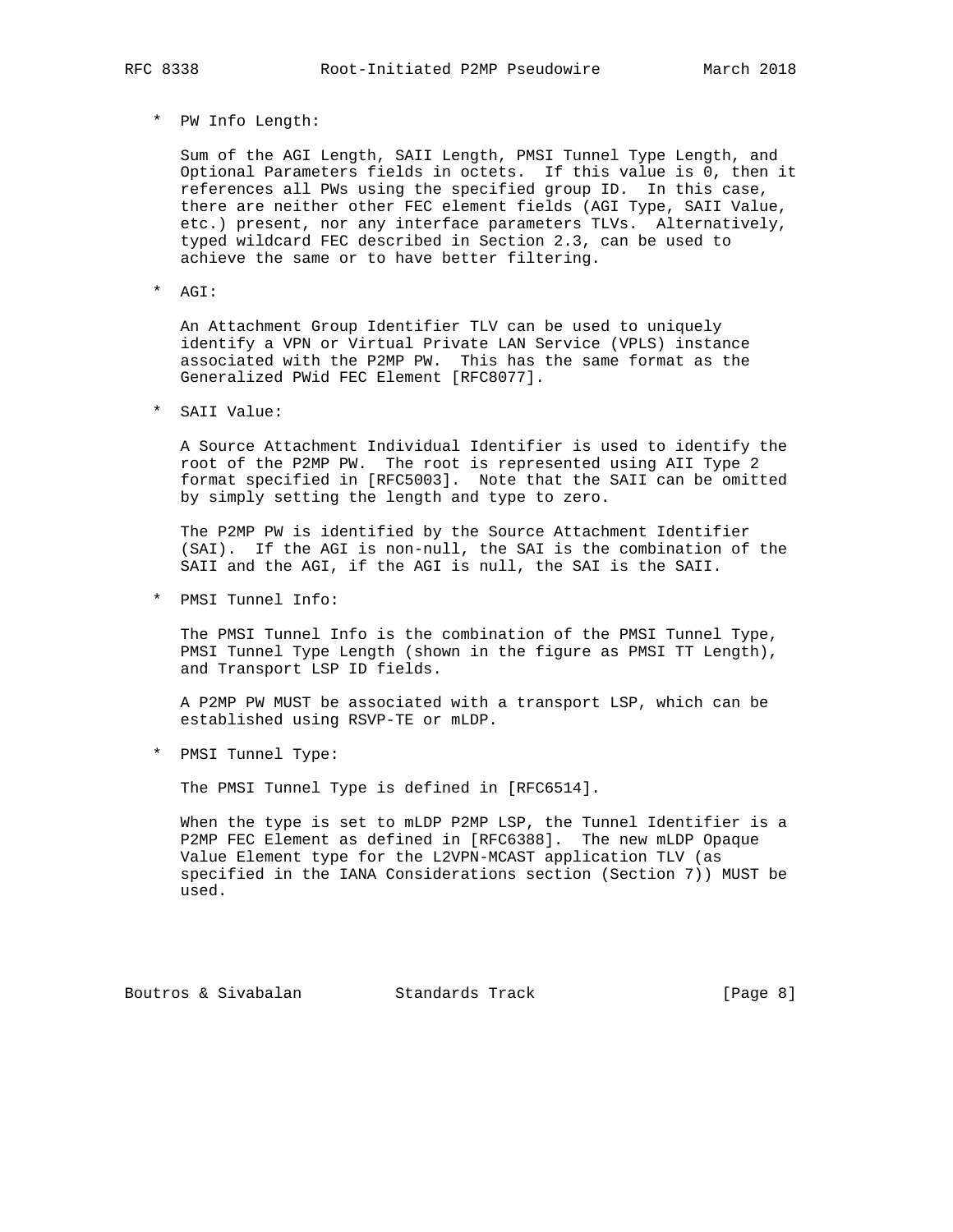\* Transport LSP ID:

This is the Tunnel Identifier that is defined in [RFC6514].

 An R-PE sends a Label Mapping Message as soon as the transport LSP ID associated with the P2MP PW is known (e.g., via configuration) regardless of the operational state of that transport LSP.

 Similarly, an R-PE does not withdraw the labels when the corresponding transport LSP goes down. Furthermore, an L-PE retains the P2MP PW labels regardless of the operational status of the transport LSP.

 Note that a given transport LSP can be associated with more than one P2MP PW; in which case, P2MP PWs will be sharing the same R-PE and L-PE(s). An R-PE may also have many P2MP PWs with disjoint L-PE sets.

 In the case of LDP P2MP LSP, when an L-PE receives the Label Mapping Message, it can initiate the process of joining the P2MP LSP tree associated with the P2MP PW.

 In the case of RSVP-TE P2MP LSP, only the R-PE initiates the signaling of P2MP LSP.

\* Optional Parameters:

 The Optional Parameter field can contain some TLVs that are not part of the FEC, but are necessary for the operation of the PW. This proposed mechanism uses two such TLVs: the Interface Parameters TLV and the PW Group ID TLV.

 The Interface Parameters TLV and PW Group ID TLV specified in [RFC8077] can also be used in conjunction with P2MP PW FEC in a label message. For the PW Group ID TLV, the sender and receiver of these TLVs should follow the same rules and procedures specified in [RFC8077]. For the Interface Parameters TLV, the procedure differs from the one specified in [RFC8077] due to specifics of P2MP connectivity. When the interface parameters are signaled by an R-PE, each L-PE must check if its configured value(s) is less than or equal to the threshold value provided by the R-PE (e.g., MTU size (Ethernet), max number of concatenated ATM cells, etc.). For other interface parameters, like CEP/TDM Payload Bytes, the value MUST exactly match the values signaled by the R-PE.

Boutros & Sivabalan Standards Track [Page 9]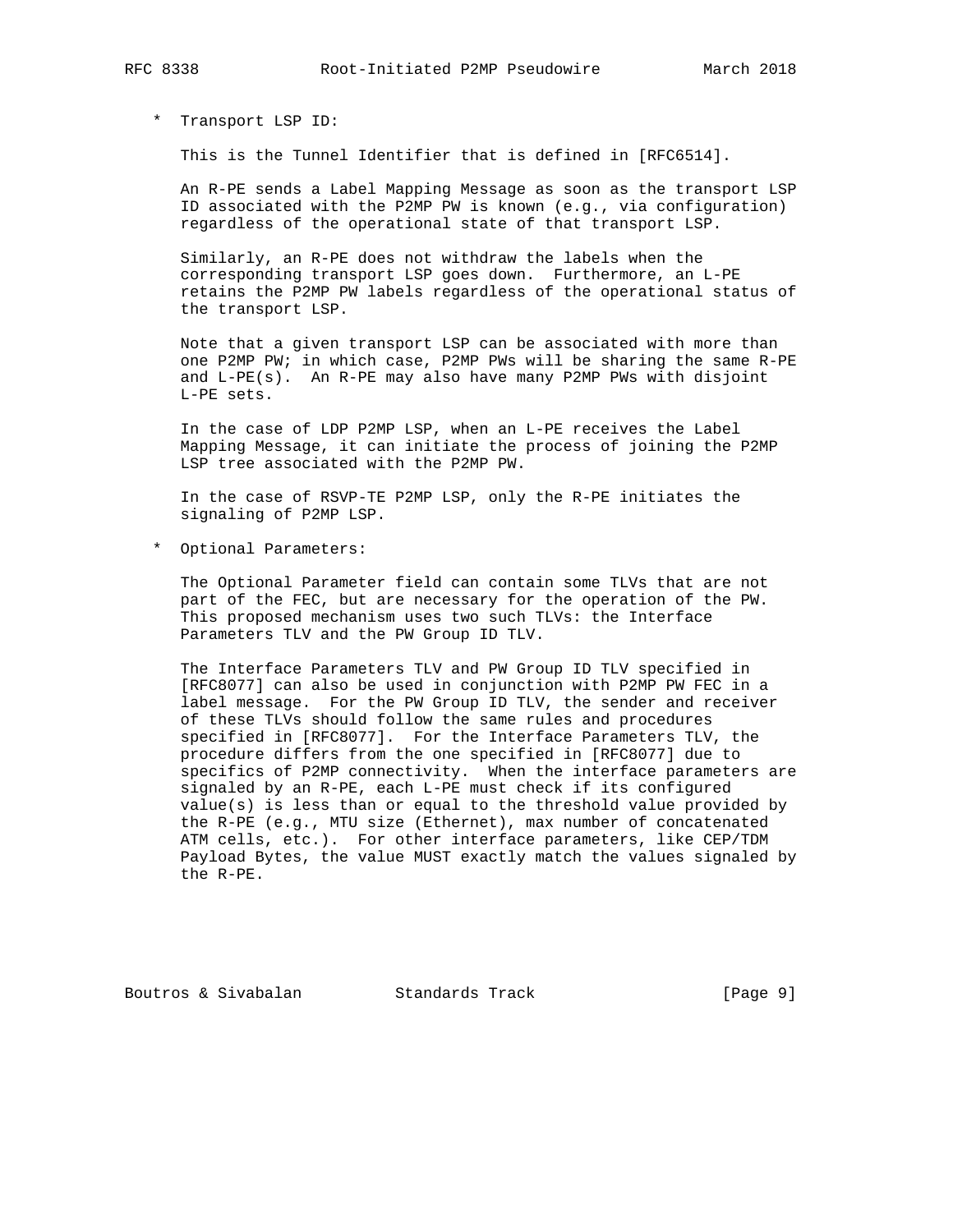A multicast traffic stream associated with a P2MP PW can be selective or inclusive. To support the former, this document defines a new optional Selective Tree Interface Parameter sub-TLV, as described in the IANA Considerations section (Section 7) and according to the format described in [RFC8077]. The value of the sub-TLV contains the source and the group for a given multicast tree, as shown in Figure 3. Also, if a P2MP PW is associated with multiple selective trees, the corresponding Label Mapping Message will carry more than one instance of this sub-TLV. Furthermore, in the absence of this sub-TLV, the P2MP PW is associated with all multicast traffic streams originating from the root.



Figure 3: Selective Tree Interface Parameter Sub-TLV Value

 Note that since the LDP Label Mapping Message is only sent by the R-PE to all the L-PEs, it is not possible to negotiate any interface parameters.

Boutros & Sivabalan Standards Track [Page 10]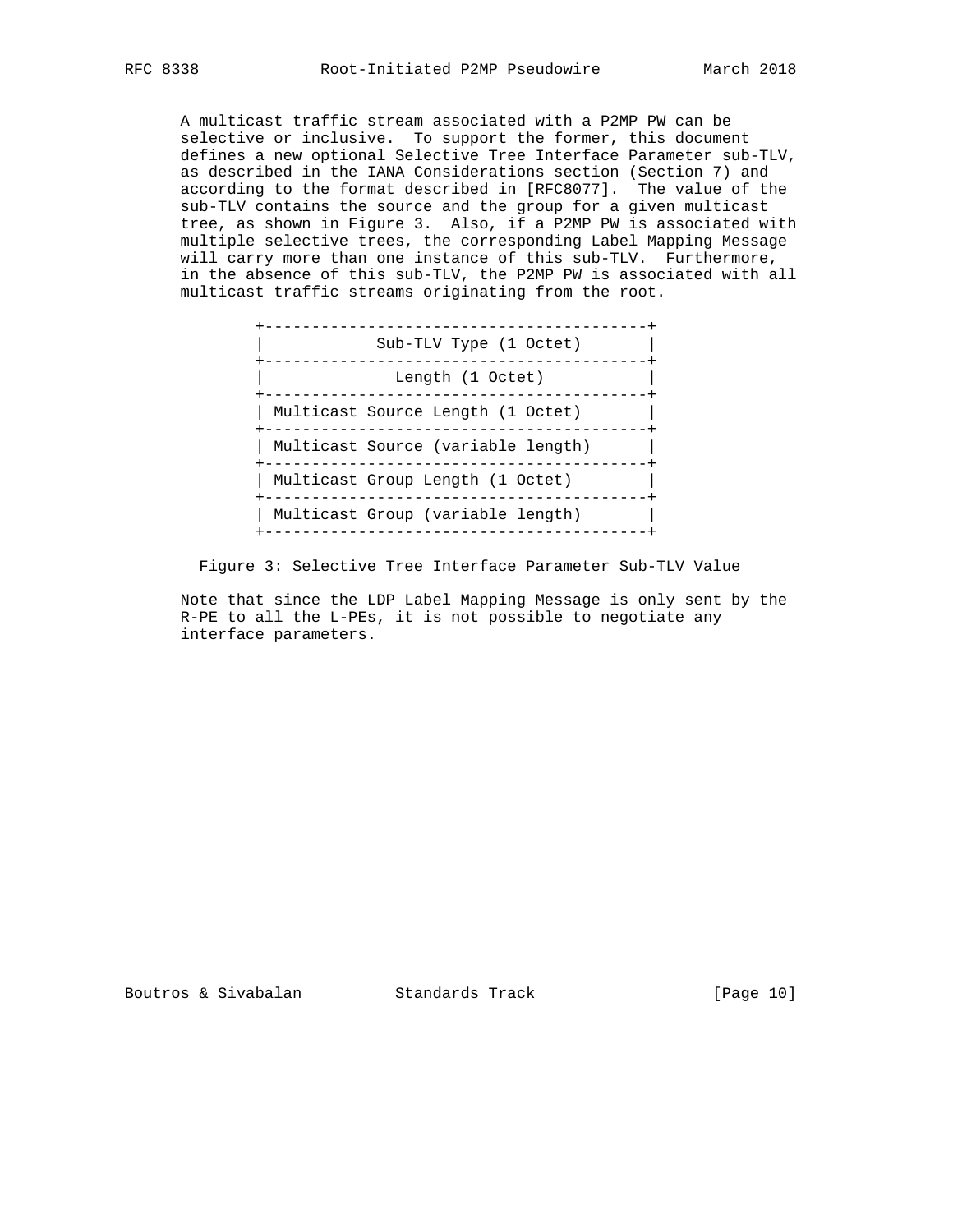# 3.2.2. P2P PW Downstream FEC Element

The optional P2P PW Downstream FEC Element is encoded as follows:

 $0$  1 2 3 0 1 2 3 4 5 6 7 8 9 0 1 2 3 4 5 6 7 8 9 0 1 2 3 4 5 6 7 8 9 0 1 +-+-+-+-+-+-+-+-+-+-+-+-+-+-+-+-+-+-+-+-+-+-+-+-+-+-+-+-+-+-+-+-+ |P2P PWDown=0x84|C| PW Type | PW Info Length +-+-+-+-+-+-+-+-+-+-+-+-+-+-+-+-+-+-+-+-+-+-+-+-+-+-+-+-+-+-+-+-+ AGI Type | Length | AGI Value +-+-+-+-+-+-+-+-+-+-+-+-+-+-+-+-+-+-+-+-+-+-+-+-+-+-+-+-+-+-+-+-+ AGI Value (contd.) | | +-+-+-+-+-+-+-+-+-+-+-+-+-+-+-+-+-+-+-+-+-+-+-+-+-+-+-+-+-+-+-+-+ AII Type | Length | SAII Value +-+-+-+-+-+-+-+-+-+-+-+-+-+-+-+-+-+-+-+-+-+-+-+-+-+-+-+-+-+-+-+-+ SAII Value (contd.) | | +-+-+-+-+-+-+-+-+-+-+-+-+-+-+-+-+-+-+-+-+-+-+-+-+-+-+-+-+-+-+-+-+

Figure 4: P2P PW Downstream FEC Element

 The definition of the fields in the P2P PW Downstream FEC Element is the same as those of P2MP PW Upstream FEC Element, shown in Figure 2.

3.3. Typed Wildcard FEC Format for a New FEC

 [RFC5918] defines the general notion of a Typed Wildcard FEC Element; it requires FEC designers to specify a Typed Wildcard FEC Element for newly defined FEC element types. This document uses two FEC elements: "P2MP PW Upstream" and "P2P PW Downstream". Hence, definition of their Typed Wildcard format is required.

 [RFC6667] defines the Typed Wildcard FEC Element format for other PW FEC Element types (PWid and Generalized PWid FEC Element) in Section 3 as follows:

 $0$  1 2 3 0 1 2 3 4 5 6 7 8 9 0 1 2 3 4 5 6 7 8 9 0 1 2 3 4 5 6 7 8 9 0 1 +-+-+-+-+-+-+-+-+-+-+-+-+-+-+-+-+-+-+-+-+-+-+-+-+-+-+-+-+-+-+-+-+ |Typed Wcard=0x5|Type=PW FEC | Len = 3 |R| PW Type | +-+-+-+-+-+-+-+-+-+-+-+-+-+-+-+-+-+-+-+-+-+-+-+-+-+-+-+-+-+-+-+-+ | . . . | PMSI Tun Type | +-+-+-+-+-+-+-+-+-+-+-+-+-+-+-+-+

Figure 5: Typed Wildcard Format for P2MP PW FEC Elements

Boutros & Sivabalan Standards Track [Page 11]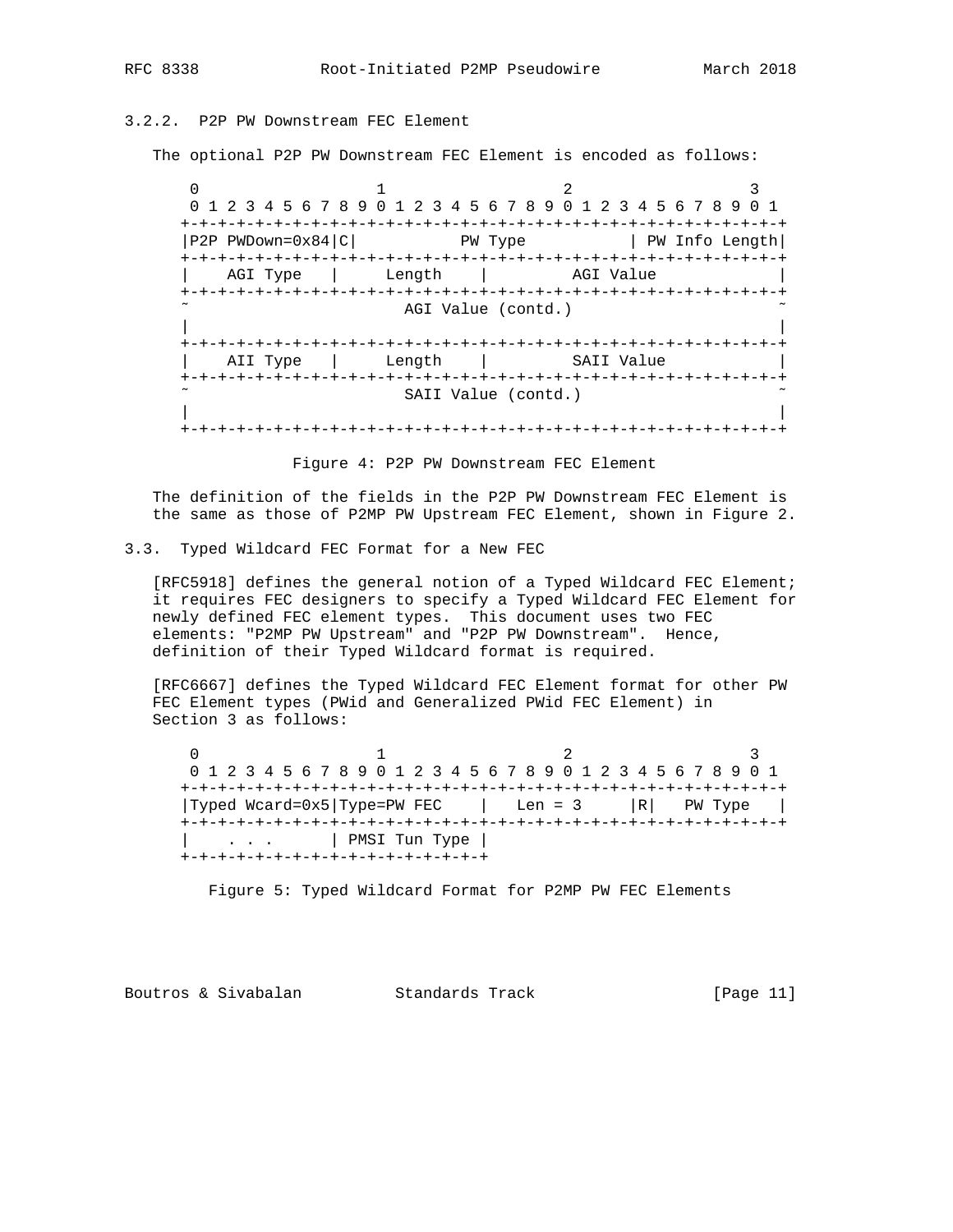[RFC6667] specifies that the Type field can be either the "PWid" (0x80) or "Generalized PWid" (0x81) FEC Element type. This document reuses the existing Typed Wildcard format specified in [RFC6667] and illustrated in Figure 5 and extends the definition of the Type field to also include the P2MP PW Upstream FEC Element and P2P PW Downstream FEC Element types. This document adds an additional field called the "PMSI Tunnel Type". This document reserves PMSI Tunnel Type 0xFF to mean "wildcard transport tunnel type". The PMSI Tunnel Type field only applies to the Typed Wildcard P2MP PW Upstream FEC Element and MUST be set to "wildcard" for "P2P PW Downstream FEC Element" typed wildcard.

### 3.4. Group ID Usage

 The PW Group ID TLV as defined in [RFC8077] contains a group ID capable of indicating an arbitrary group membership of a P2MP PW. This group ID can be used in LDP "wildcard" status and withdraw label messages, as described in [RFC8077].

3.5. Generic Label TLV

 As in the case of P2P PW signaling, P2MP PW labels are carried within the Generic Label TLV contained in the LDP Label Mapping Message. A Generic Label TLV is formatted and processed as per the rules and procedures specified in [RFC8077]. For a given P2MP PW, a single upstream-assigned label is allocated by the R-PE and is advertised to all L-PEs using the Generic Label TLV in Label Mapping Messages containing the P2MP PW Upstream FEC Element.

 The R-PE can also allocate a unique label for each L-PE from which it intends to receive P2P traffic. Such a label is advertised to the L-PE using the Generic Label TLV and P2P PW Downstream FEC Element in Label Mapping Messages.

### 4. LDP Capability Negotiation

 The capability of supporting P2MP PWs MUST be advertised to all LDP peers. This is achieved by using the methods in [RFC5561] to advertise the LDP P2MP PW Capability TLV. If an LDP peer supports the dynamic capability advertisement, this can be done by sending a new Capability message with the S bit set for the P2MP PW Capability TLV. If the peer does not support dynamic capability advertisement, then the P2MP PW Capability TLV MUST be included in the LDP Initialization message during session establishment. A Label Switched Router (LSR) having P2MP PW capability MUST recognize both the P2MP PW Upstream FEC Element and P2P PW Downstream FEC Element in LDP label messages.

Boutros & Sivabalan Standards Track [Page 12]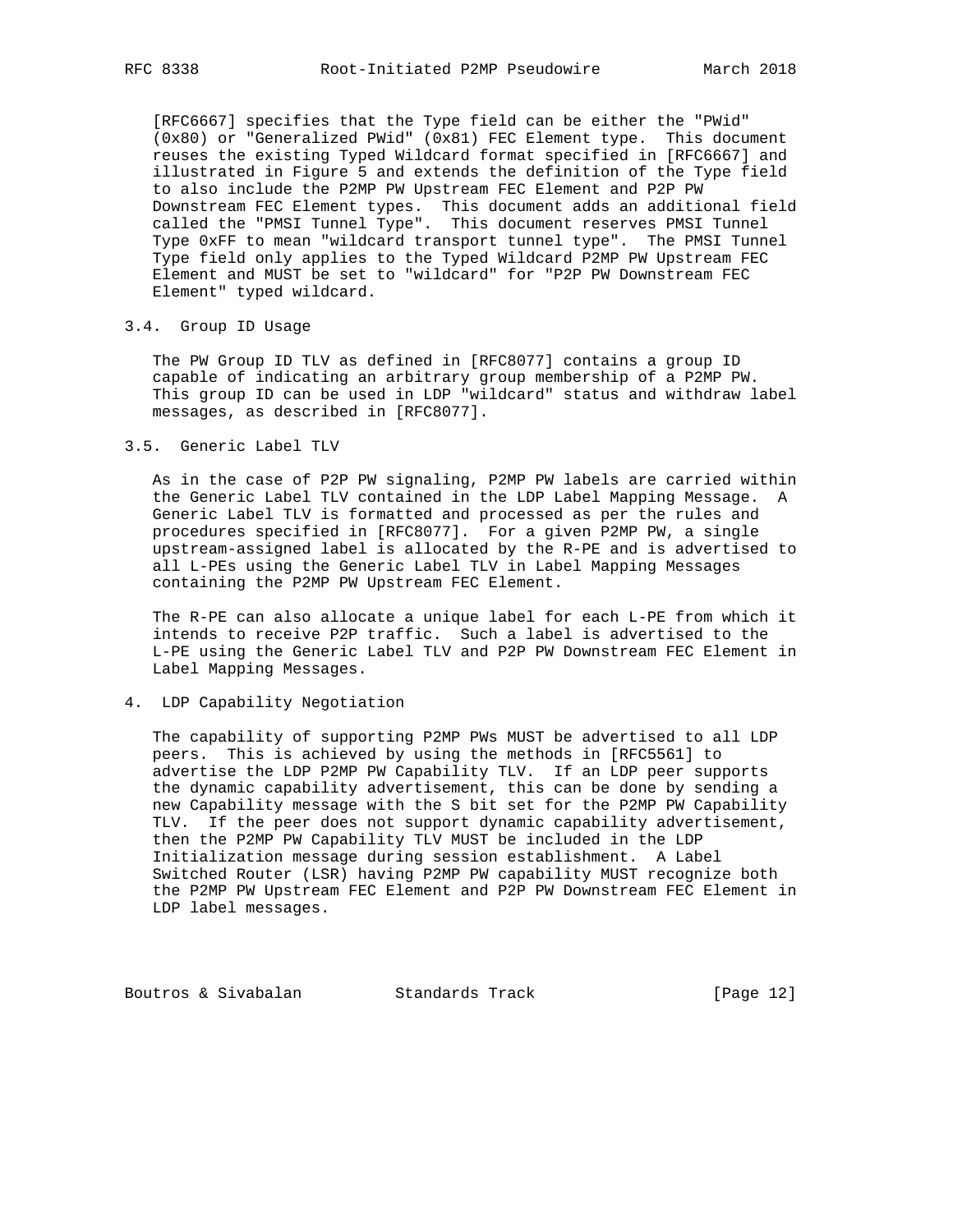In line with requirements listed in [RFC5561], the following TLV is defined to indicate the P2MP PW capability:

 $0$  1 2 3 0 1 2 3 4 5 6 7 8 9 0 1 2 3 4 5 6 7 8 9 0 1 2 3 4 5 6 7 8 9 0 1 +-+-+-+-+-+-+-+-+-+-+-+-+-+-+-+-+-+-+-+-+-+-+-+-+-+-+-+-+-+-+-+-+ |U|F| P2MP PW Capability TLV | Length | +-+-+-+-+-+-+-+-+-+-+-+-+-+-+-+-+-+-+-+-+-+-+-+-+-+-+-+-+-+-+-+-+ |S| Reserved | Reserved | +-+-+-+-+-+-+-+-+-+-+-+-+-+-+-+-+

Figure 6: LDP P2MP PW Capability TLV

\* U bit:

The Unknown bit [RFC5036] SHOULD be 1 (ignore if not understood).

\* F bit:

 The Forward unknown bit [RFC5036] SHOULD be 0 (don't forward if not understood).

\* P2MP PW Capability TLV Code Point:

 The TLV type, which identifies a specific capability. Note that the P2MP PW Capability Code Point appears in the IANA Considerations section (Section 7).

\* S bit:

 The State Bit indicates whether the sender is advertising or withdrawing the P2MP PW capability. The State bit is used as follows:

- 1 The TLV is advertising the capability specified by the P2MP PW Capability TLV Code Point.
- 0 The TLV is withdrawing the capability specified by the P2MP PW Capability TLV Code Point.
- \* Length:

MUST be set to 2 (octet).

Boutros & Sivabalan Standards Track [Page 13]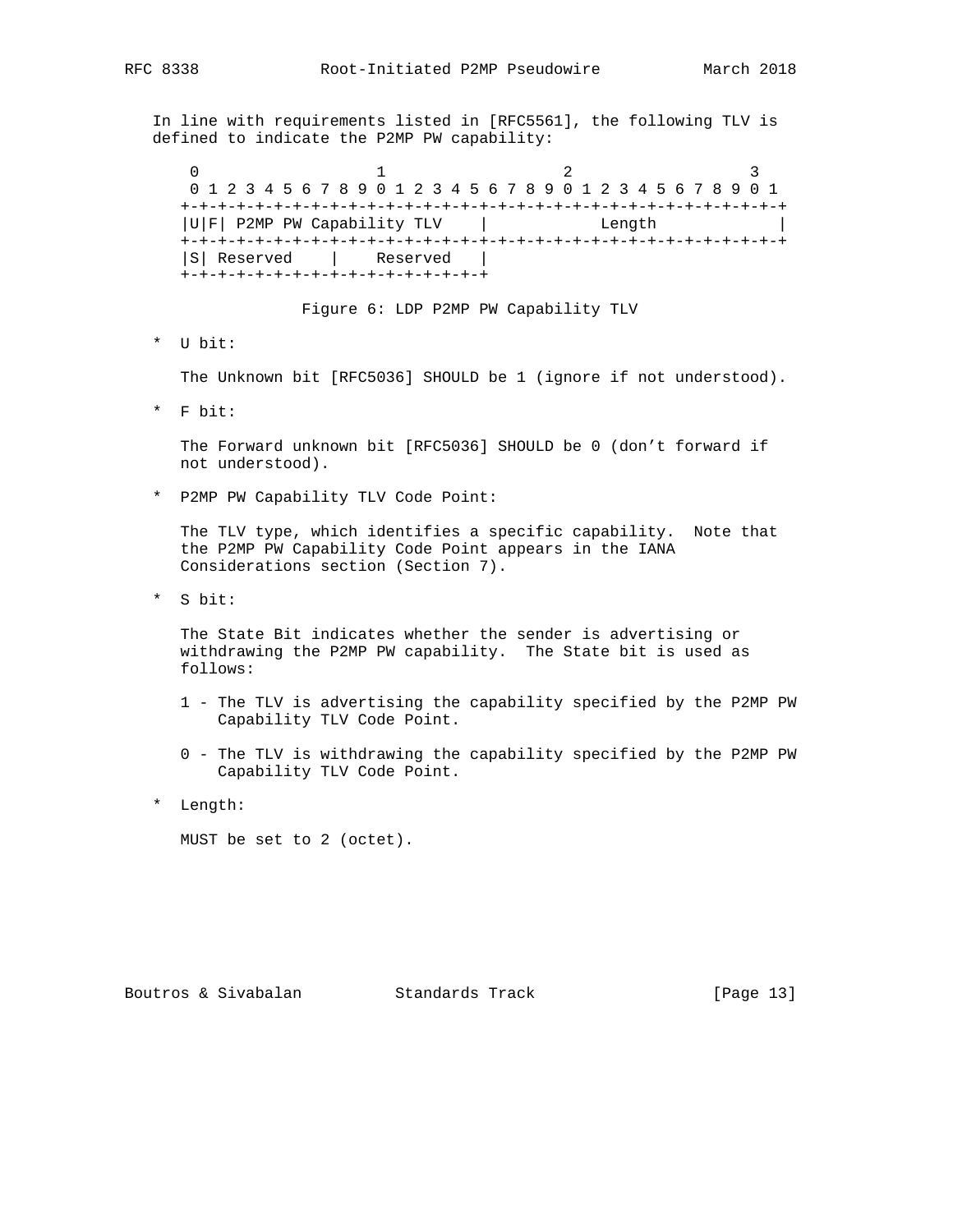### 5. P2MP PW Status

 In order to support the proposed mechanism, an LSR MUST be capable of handling PW status. As such, the PW status negotiation procedures described in [RFC8077] are not applicable to P2MP PW. An LSR MUST NOT claim to be P2MP PW capable by sending an LDP P2MP PW Capability TLV if it is not also capable of handling PW status.

 Once an L-PE successfully processes a Label Mapping Message for a P2MP PW, it MUST send appropriate PW status according to the procedure specified [RFC8077] to report the PW status. If no PW status notification is required, then no PW status notification is sent (for example, if the P2MP PW is established and operational with a status code of 0x00000000 (Success), a PW status message is not necessary). A PW status message sent from an L-PE to an R-PE MUST contain the P2P PW Downstream FEC Element to identify the PW.

 An R-PE also sends PW status to L-PE(s) to reflect its view of a P2MP PW state. Such a PW status message contains a P2MP PW Upstream FEC Element to identify the PW.

 Connectivity status of the underlying P2MP LSP that the P2MP PW is associated with can be verified using LSP ping and traceroute procedures described in [RFC6425].

6. Security Considerations

 In general, the security measures described in [RFC8077] are adequate for this protocol. However, the use of MD5 as the method of securing an LDP control plane is no longer considered adequately secure. Implementations should be written in such a way that they can migrate to a more secure cryptographic hash function when the next authentication method to be used in the LDP might not be a simple hash-based authentication algorithm.

## 7. IANA Considerations

7.1. FEC Type Name Space

 This document uses two FEC element types, 0x82 and 0x84, in the "Forwarding Equivalence Class (FEC) Type Name Space" registry for the Label Distribution Protocol (LDP) [RFC5036]. IANA has added this document as a reference for the following entries:

| Value | Hex           | Name                          | Reference           |
|-------|---------------|-------------------------------|---------------------|
|       |               |                               |                     |
| 130   | $0 \times 82$ | P2MP PW Upstream FEC Element  | [RFC8338] [RFC7358] |
| 132   | $0 \times 84$ | P2P PW Downstream FEC Element | [RFC8338] [RFC7358] |

|  | Boutros & Sivabalan | Standards Track | [Page $14$ ] |  |  |
|--|---------------------|-----------------|--------------|--|--|
|--|---------------------|-----------------|--------------|--|--|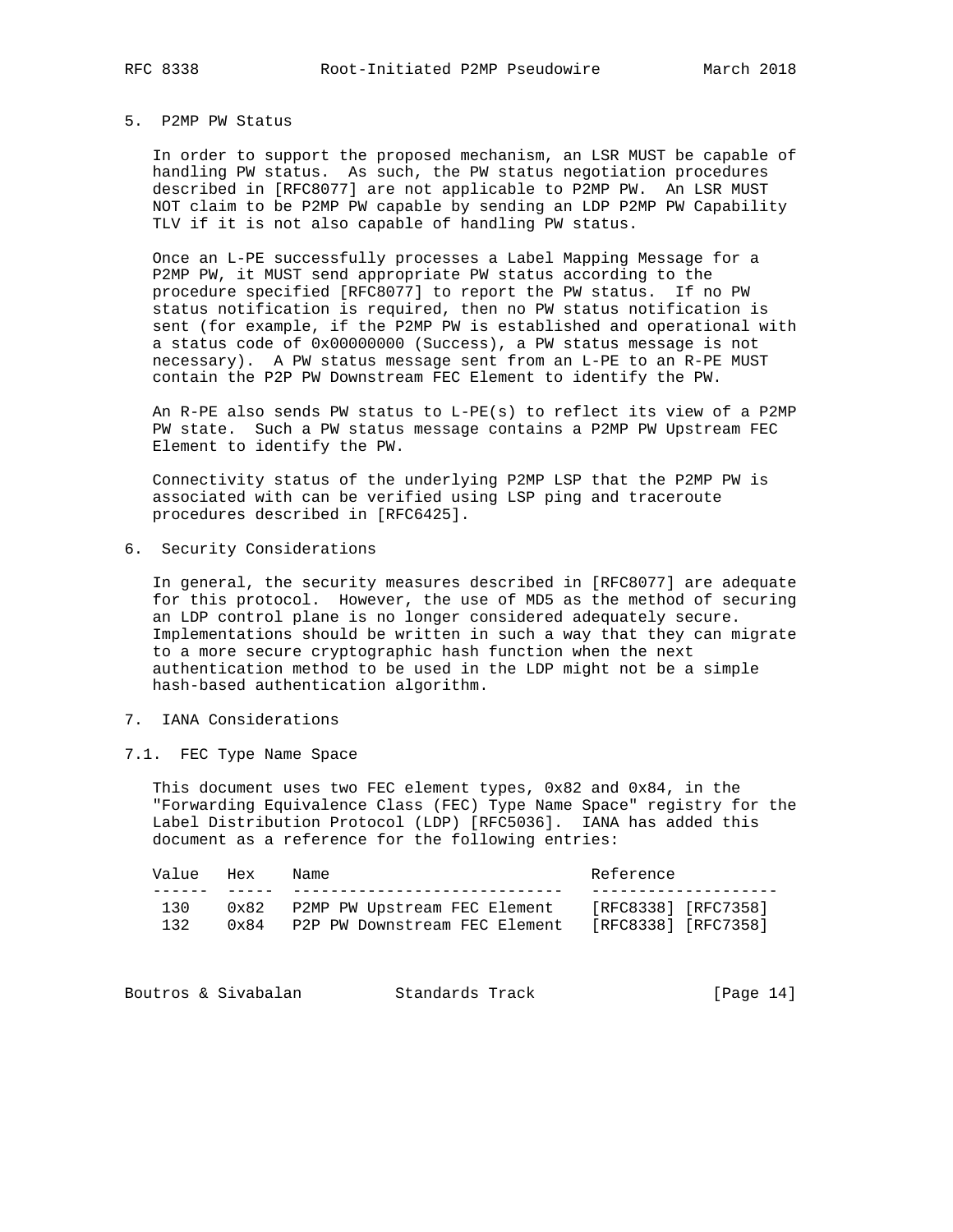7.2. LDP TLV Type

 This document defines a new LDP TLV type in the "TLV Type Name Space" registry [RFC5036]. IANA has assigned the following value:

 TLV Type Description -------- ---------------------- 0x0703 P2MP PW Capability TLV

7.3. mLDP Opaque Value Element TLV Type

 IANA has assigned a new mLDP Opaque Value Element Type in the "LDP MP Opaque Value Element basic type" registry [RFC6388] as follows:

 TLV Type Description ------- --------------------------- 13 L2VPN-MCAST application TLV

Length: 4

 Value: A 32-bit integer, unique in the context of the root, as identified by the root's address.

7.4. Selective Tree Interface Parameter Sub-TLV Type

 IANA has assigned a sub-TLV from the "Pseudowire Interface Parameters Sub-TLV type Registry" [RFC4446] as follows:

 TLV Type Description -------- ---------------------------------- 0x1B Selective Tree Interface Parameter

7.5. Wildcard PMSI Tunnel Type

 IANA has modified an entry in the "P-Multicast Service Interface Tunnel (PMSI Tunnel) Tunnel Types" registry within the "Border Gateway Protocol (BGP) Parameters" registry [RFC7385]. Value 0xFF, which was previously marked as "Reserved", has been updated as follows:

| Value | Meaning                        | Reference |
|-------|--------------------------------|-----------|
|       |                                |           |
| 0xFF  | wildcard transport tunnel type | [RFC8338] |

|  | Boutros & Sivabalan | Standards Track | [Page 15] |
|--|---------------------|-----------------|-----------|
|--|---------------------|-----------------|-----------|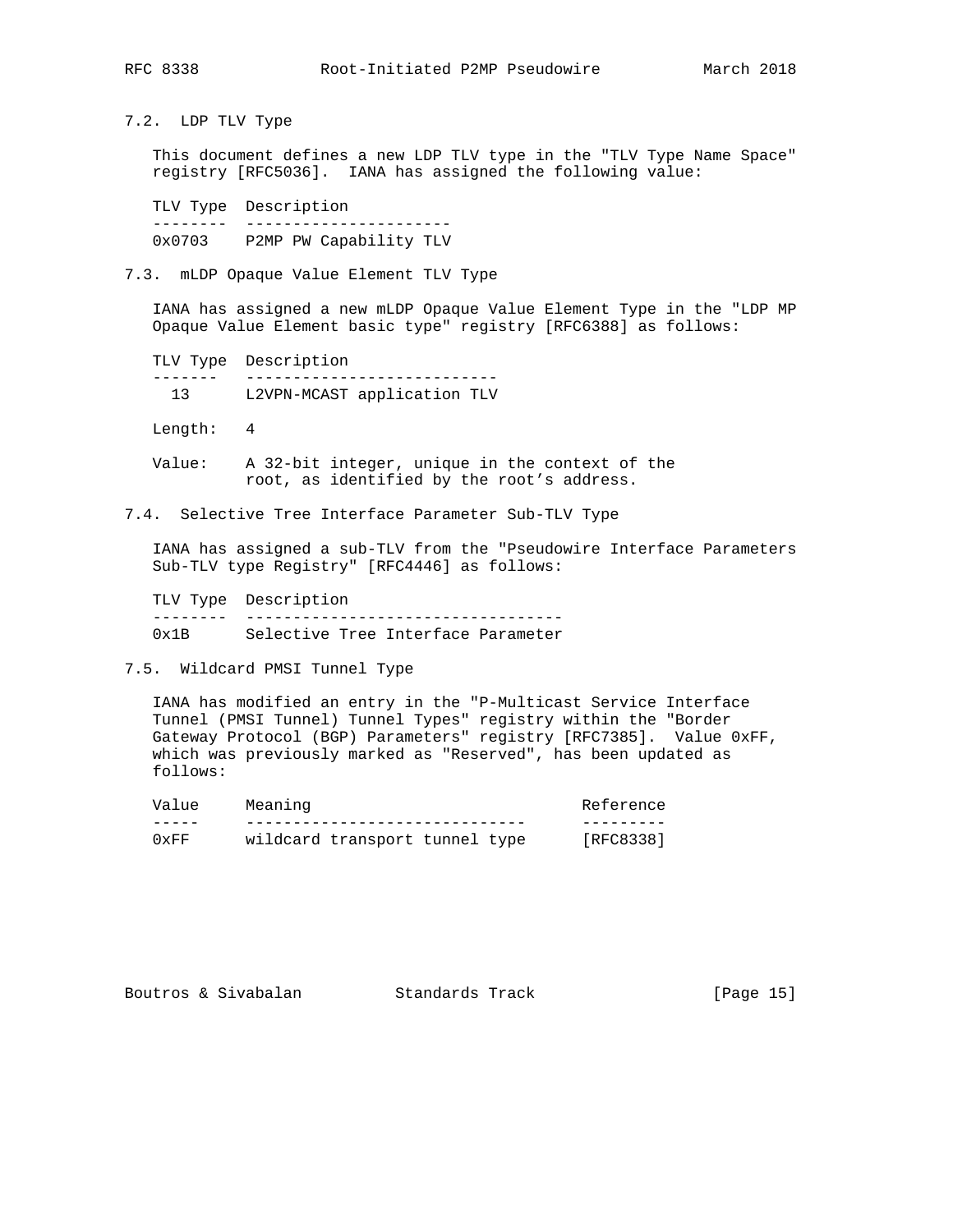## 8. References

- 8.1. Normative References
	- [RFC2119] Bradner, S., "Key words for use in RFCs to Indicate Requirement Levels", BCP 14, RFC 2119, DOI 10.17487/RFC2119, March 1997, <https://www.rfc-editor.org/info/rfc2119>.
	- [RFC4446] Martini, L., "IANA Allocations for Pseudowire Edge to Edge Emulation (PWE3)", BCP 116, RFC 4446, DOI 10.17487/RFC4446, April 2006, <https://www.rfc-editor.org/info/rfc4446>.
	- [RFC4875] Aggarwal, R., Ed., Papadimitriou, D., Ed., and S. Yasukawa, Ed., "Extensions to Resource Reservation Protocol - Traffic Engineering (RSVP-TE) for Point-to- Multipoint TE Label Switched Paths (LSPs)", RFC 4875, DOI 10.17487/RFC4875, May 2007, <https://www.rfc-editor.org/info/rfc4875>.
	- [RFC5003] Metz, C., Martini, L., Balus, F., and J. Sugimoto, "Attachment Individual Identifier (AII) Types for Aggregation", RFC 5003, DOI 10.17487/RFC5003, September 2007, <https://www.rfc-editor.org/info/rfc5003>.
	- [RFC5036] Andersson, L., Ed., Minei, I., Ed., and B. Thomas, Ed., "LDP Specification", RFC 5036, DOI 10.17487/RFC5036, October 2007, <https://www.rfc-editor.org/info/rfc5036>.
	- [RFC5331] Aggarwal, R., Rekhter, Y., and E. Rosen, "MPLS Upstream Label Assignment and Context-Specific Label Space", RFC 5331, DOI 10.17487/RFC5331, August 2008, <https://www.rfc-editor.org/info/rfc5331>.
	- [RFC5332] Eckert, T., Rosen, E., Ed., Aggarwal, R., and Y. Rekhter, "MPLS Multicast Encapsulations", RFC 5332, DOI 10.17487/RFC5332, August 2008, <https://www.rfc-editor.org/info/rfc5332>.
	- [RFC5561] Thomas, B., Raza, K., Aggarwal, S., Aggarwal, R., and JL. Le Roux, "LDP Capabilities", RFC 5561, DOI 10.17487/RFC5561, July 2009, <https://www.rfc-editor.org/info/rfc5561>.

Boutros & Sivabalan Standards Track [Page 16]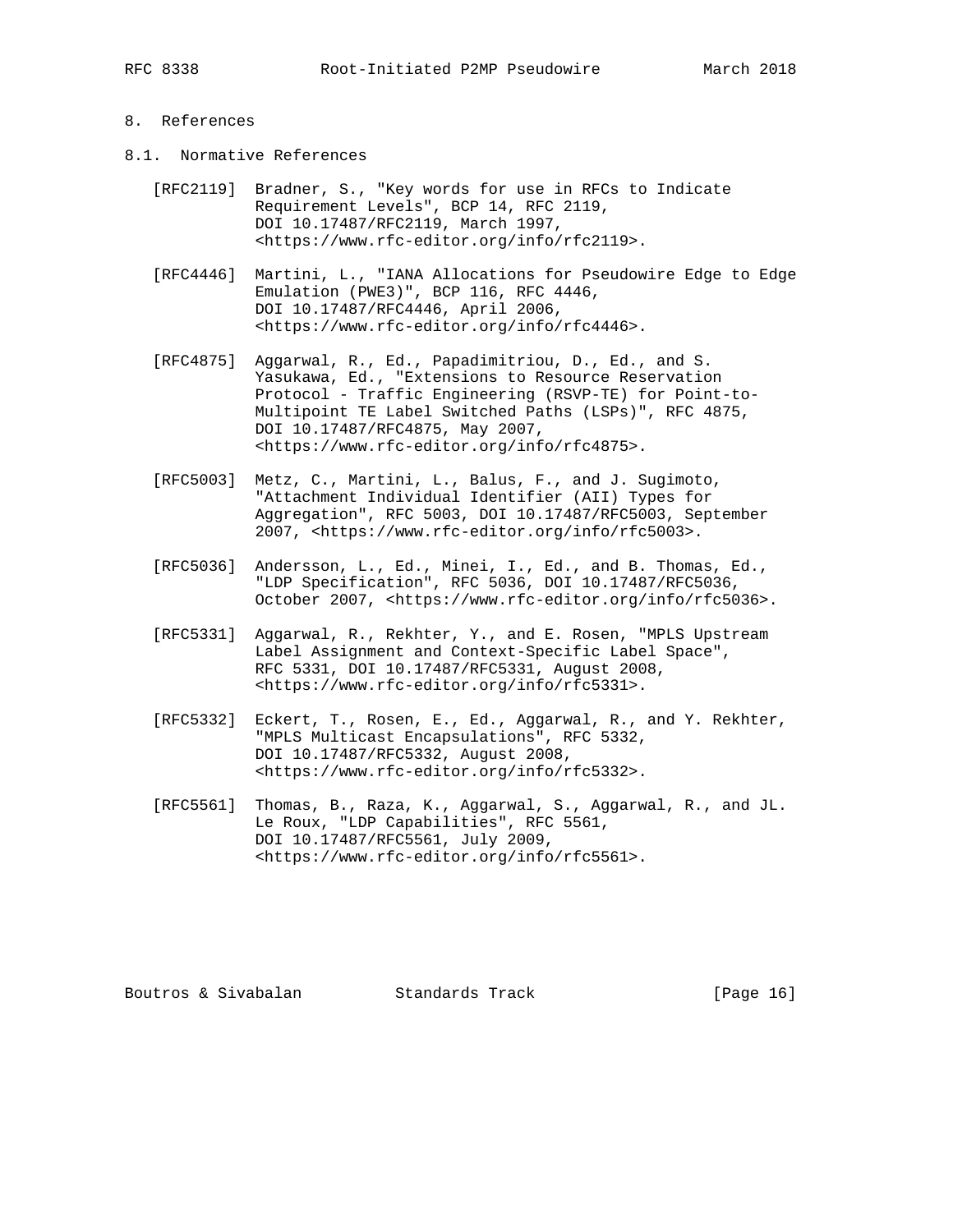- [RFC5918] Asati, R., Minei, I., and B. Thomas, "Label Distribution Protocol (LDP) 'Typed Wildcard' Forward Equivalence Class (FEC)", RFC 5918, DOI 10.17487/RFC5918, August 2010, <https://www.rfc-editor.org/info/rfc5918>.
- [RFC6388] Wijnands, IJ., Ed., Minei, I., Ed., Kompella, K., and B. Thomas, "Label Distribution Protocol Extensions for Point to-Multipoint and Multipoint-to-Multipoint Label Switched Paths", RFC 6388, DOI 10.17487/RFC6388, November 2011, <https://www.rfc-editor.org/info/rfc6388>.
- [RFC6514] Aggarwal, R., Rosen, E., Morin, T., and Y. Rekhter, "BGP Encodings and Procedures for Multicast in MPLS/BGP IP VPNs", RFC 6514, DOI 10.17487/RFC6514, February 2012, <https://www.rfc-editor.org/info/rfc6514>.
- [RFC6667] Raza, K., Boutros, S., and C. Pignataro, "LDP 'Typed Wildcard' Forwarding Equivalence Class (FEC) for PWid and Generalized PWid FEC Elements", RFC 6667, DOI 10.17487/RFC6667, July 2012, <https://www.rfc-editor.org/info/rfc6667>.
- [RFC7385] Andersson, L. and G. Swallow, "IANA Registry for P-Multicast Service Interface (PMSI) Tunnel Type Code Points", RFC 7385, DOI 10.17487/RFC7385, October 2014, <https://www.rfc-editor.org/info/rfc7385>.
- [RFC8077] Martini, L., Ed. and G. Heron, Ed., "Pseudowire Setup and Maintenance Using the Label Distribution Protocol (LDP)", STD 84, RFC 8077, DOI 10.17487/RFC8077, February 2017, <https://www.rfc-editor.org/info/rfc8077>.
- [RFC8174] Leiba, B., "Ambiguity of Uppercase vs Lowercase in RFC 2119 Key Words", BCP 14, RFC 8174, DOI 10.17487/RFC8174, May 2017, <https://www.rfc-editor.org/info/rfc8174>.
- 8.2. Informative References
	- [RFC3985] Bryant, S., Ed. and P. Pate, Ed., "Pseudo Wire Emulation Edge-to-Edge (PWE3) Architecture", RFC 3985, DOI 10.17487/RFC3985, March 2005, <https://www.rfc-editor.org/info/rfc3985>.

Boutros & Sivabalan Standards Track [Page 17]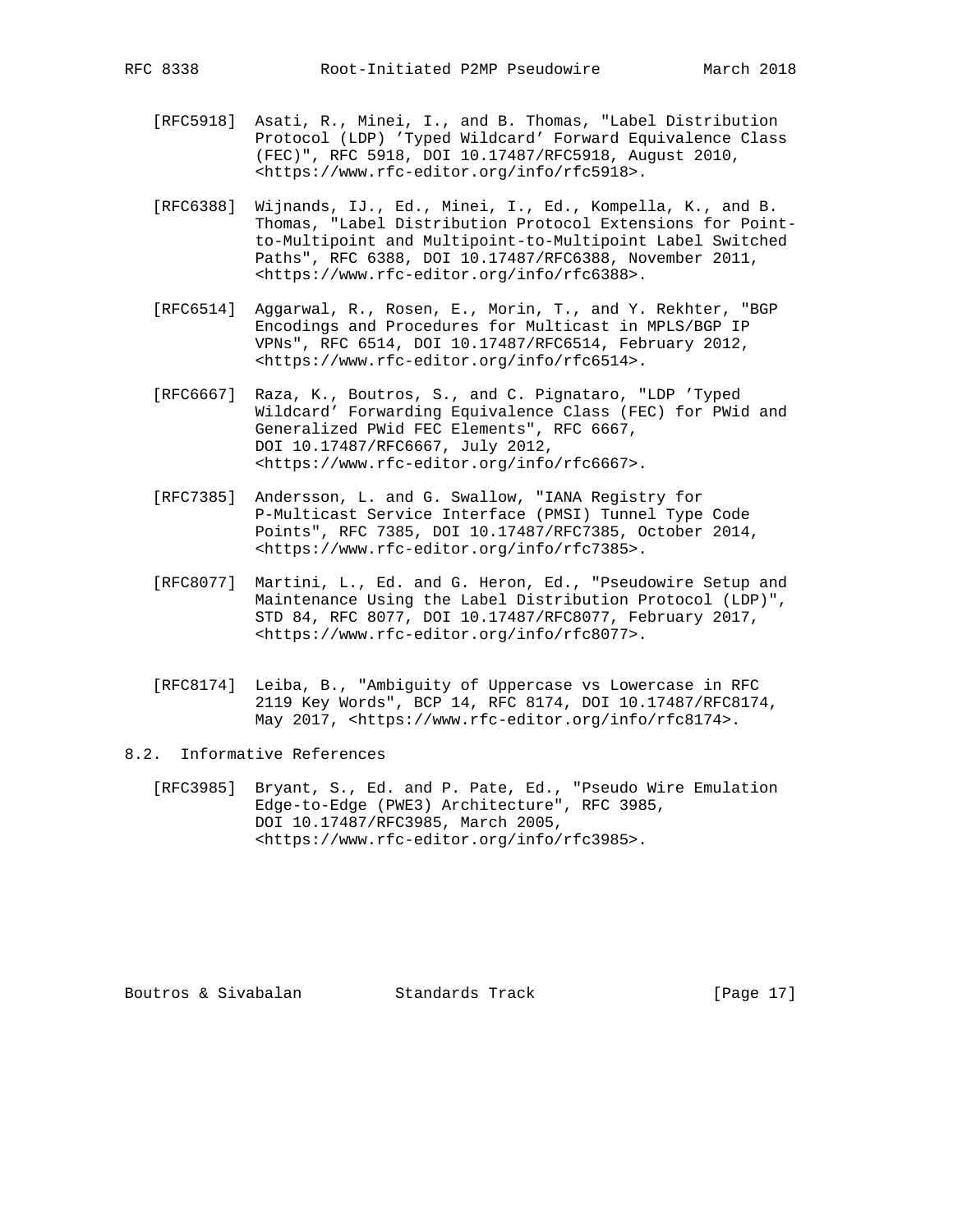- [RFC6074] Rosen, E., Davie, B., Radoaca, V., and W. Luo, "Provisioning, Auto-Discovery, and Signaling in Layer 2 Virtual Private Networks (L2VPNs)", RFC 6074, DOI 10.17487/RFC6074, January 2011, <https://www.rfc-editor.org/info/rfc6074>.
- [RFC6425] Saxena, S., Ed., Swallow, G., Ali, Z., Farrel, A., Yasukawa, S., and T. Nadeau, "Detecting Data-Plane Failures in Point-to-Multipoint MPLS - Extensions to LSP Ping", RFC 6425, DOI 10.17487/RFC6425, November 2011, <https://www.rfc-editor.org/info/rfc6425>.
- [RFC7338] Jounay, F., Ed., Kamite, Y., Ed., Heron, G., and M. Bocci, "Requirements and Framework for Point-to-Multipoint Pseudowires over MPLS Packet Switched Networks", RFC 7338, DOI 10.17487/RFC7338, September 2014, <https://www.rfc-editor.org/info/rfc7338>.
- [RFC7358] Raza, K., Boutros, S., Martini, L., and N. Leymann, "Label Advertisement Discipline for LDP Forwarding Equivalence Classes (FECs)", RFC 7358, DOI 10.17487/RFC7358, October 2014, <https://www.rfc-editor.org/info/rfc7358>.

### Acknowledgments

 The authors would like to thank Andre Pelletier and Parag Jain for their valuable suggestions.

Contributors

 The following people contributed substantially to the content of this document and should be considered coauthors:

 Luca Martini Cisco Systems, Inc.

Email: lmartini@cisco.com

 Maciek Konstantynowicz Cisco Systems, Inc.

Email: maciek@cisco.com

Boutros & Sivabalan Standards Track [Page 18]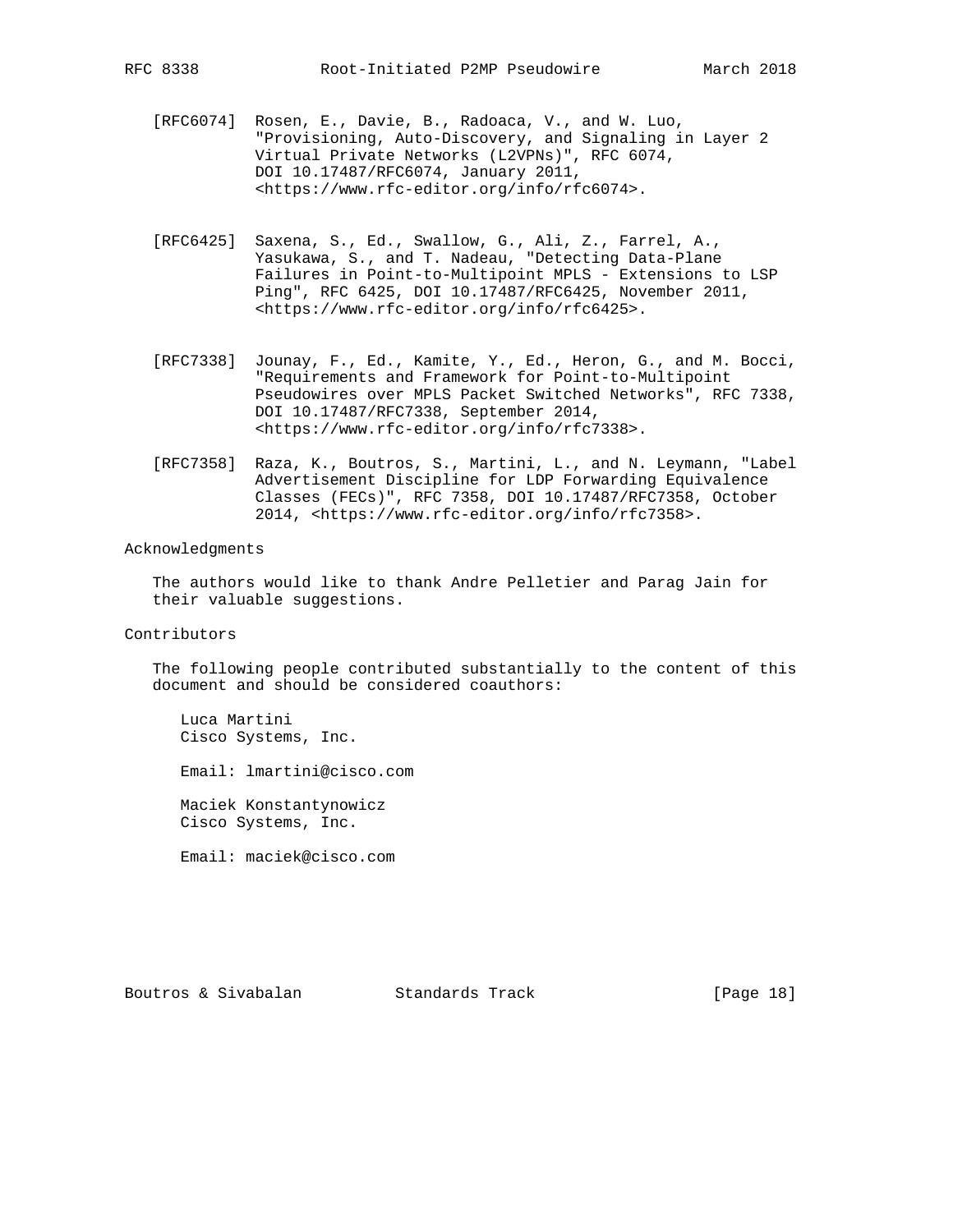Gianni Del Vecchio Swisscom Email: Gianni.DelVecchio@swisscom.com Thomas D. Nadeau Brocade Email: tnadeau@lucidvision.com Frederic Jounay Orange CH Email: Frederic.Jounay@salt.ch Philippe Niger Orange CH Email: philippe.niger@orange.com Yuji Kamite NTT Communications Corporation Email: y.kamite@ntt.com Lizhong Jin Email: lizho.jin@gmail.com Martin Vigoureux Nokia Email: martin.vigoureux@nokia.com Laurent Ciavaglia Nokia Email: laurent.ciavaglia@nokia.com Simon Delord Telstra Email: simon.delord@gmail.com Kamran Raza Cisco Systems Email: skraza@cisco.com

Boutros & Sivabalan Standards Track [Page 19]